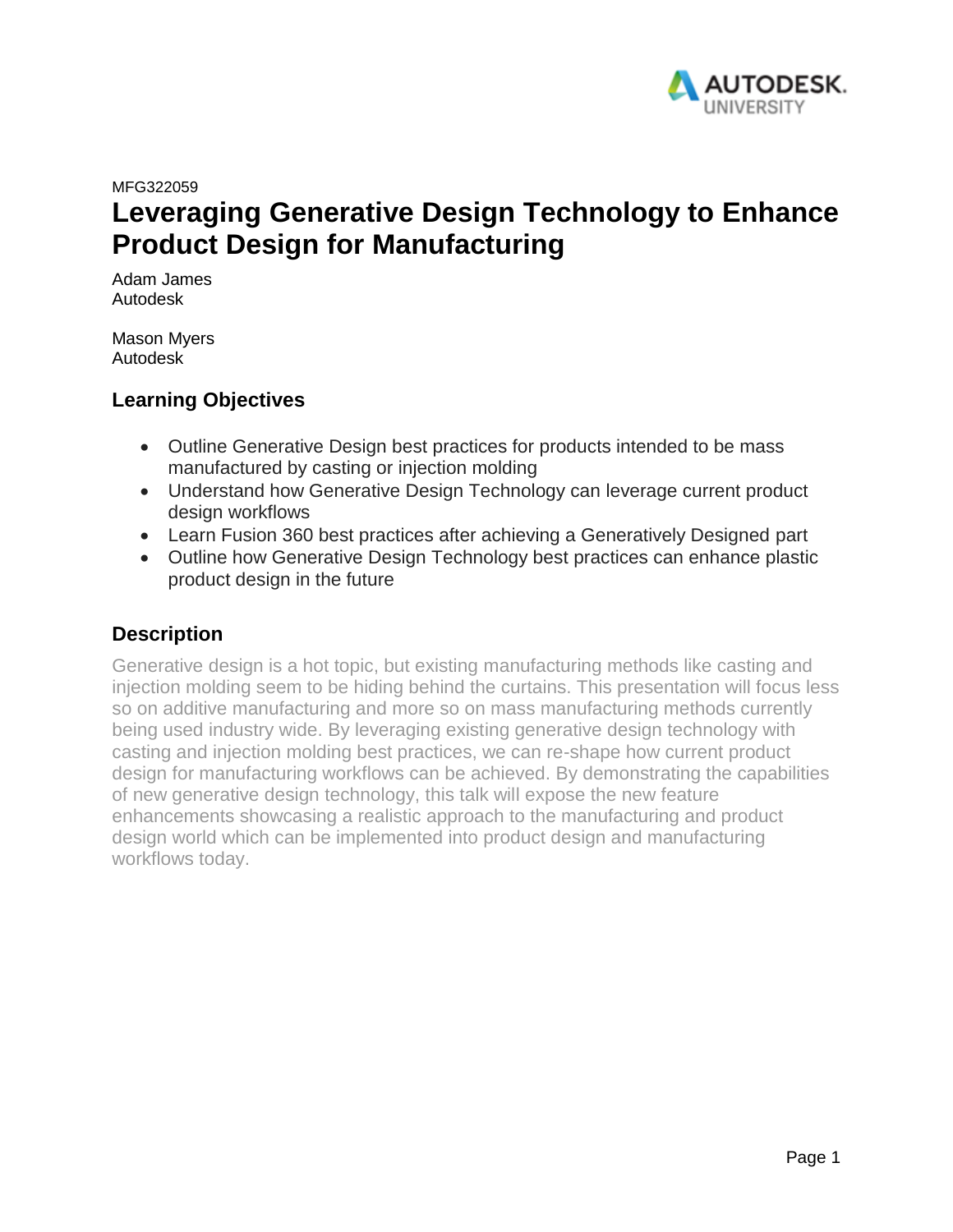

## **Speakers**



Adam studied Plastics and Composites Engineering at Western Washington University and has gained exposure to a variety of Autodesk products including Moldflow, Fusion 360, and Netfabb. His experience revolves around product design for mass manufacturing, additive manufacturing, and injection molding simulation/analysis. Adam currently specializes in Moldflow at Autodesk and has been doing so for over one year now.

Mason is a degreed plastics engineer from Penn State and started using Autodesk Moldflow in 2003. He has experience with both thermoplastic and thermoset materials, part/mold design, and processing. Mason currently helps Autodesk customers implement and adopt Moldflow simulation tools.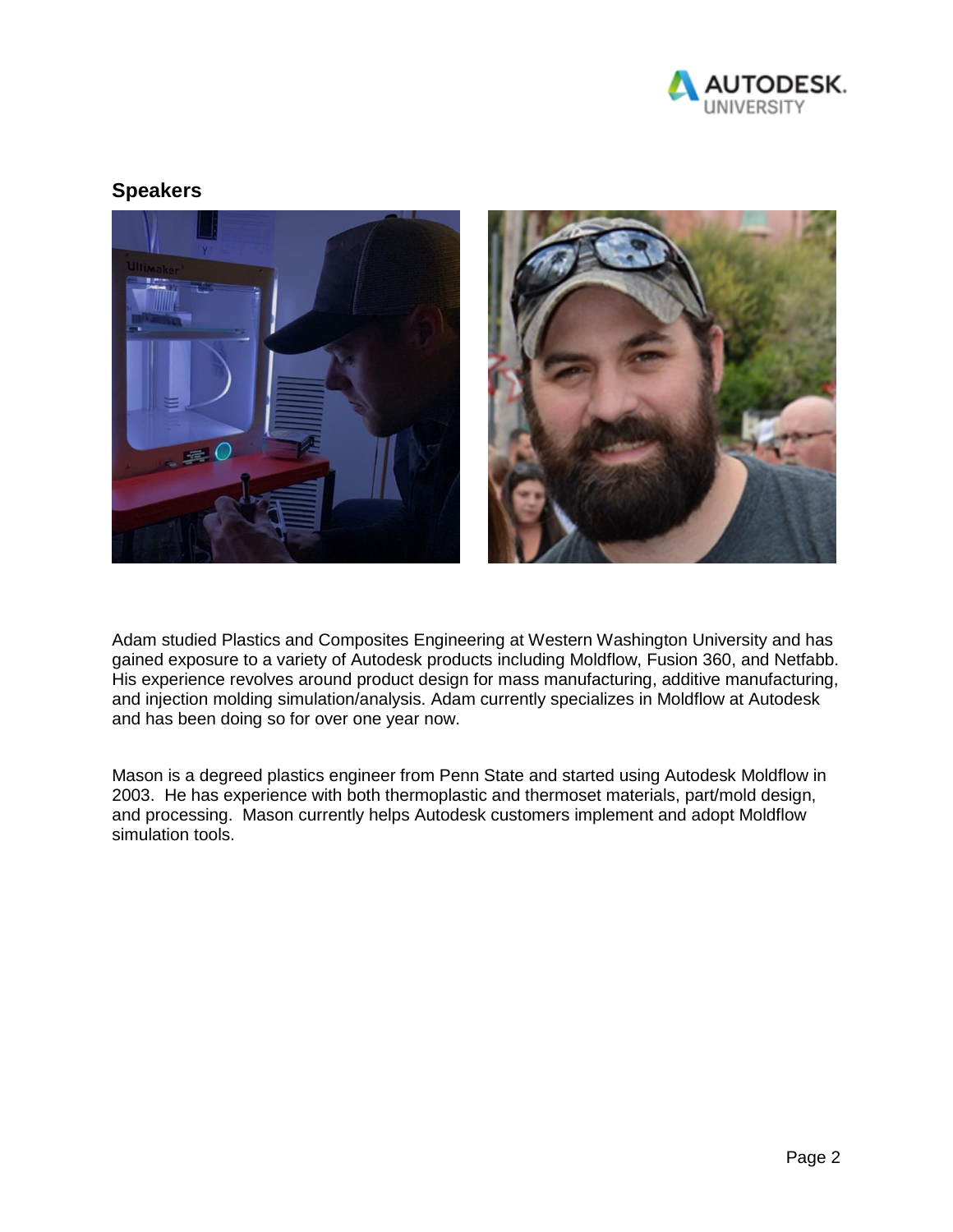

# **Generative Design Best Practices**

Product development workflows continue to change as the technology with which we use day to day evolves. Generative Design presents a new tool to the product development cycle which can accelerate design time, reduce material waste, and connect the product designers with manufacturers. To maximize the potential of this technology, there are some best practices which should be considered first. Generative Design requires knowledge of certain boundary conditions, loading conditions, and constraints to achieve a presentable and usable model design which satisfies all criteria for the ultimate finished product design for mass manufacturing.

### **Die Casting with Generative Design**

| 1: Original CAD                                                                    | 2: Geometry Removal | 3: Obstacle<br>Geometry                                                                                                                                                                                                                                                                                                                                                                                                                                                                                                                          | 4: Study Settings                                                                                                                                            |
|------------------------------------------------------------------------------------|---------------------|--------------------------------------------------------------------------------------------------------------------------------------------------------------------------------------------------------------------------------------------------------------------------------------------------------------------------------------------------------------------------------------------------------------------------------------------------------------------------------------------------------------------------------------------------|--------------------------------------------------------------------------------------------------------------------------------------------------------------|
|                                                                                    |                     |                                                                                                                                                                                                                                                                                                                                                                                                                                                                                                                                                  | <b>DEFINE</b><br>₩k<br><b>GUIDE</b><br><b>DESIGNS</b><br><b>EDIT MODEL</b><br>New Generative Study N<br>E Study Settings<br>tive Studies                     |
| 5: Increase                                                                        | 6: Apply            | 7: Enable Die                                                                                                                                                                                                                                                                                                                                                                                                                                                                                                                                    | 8: Assign Ejection                                                                                                                                           |
| Synthesis                                                                          | Loading/Constraints | Casting                                                                                                                                                                                                                                                                                                                                                                                                                                                                                                                                          | Direction, Draft Angle,                                                                                                                                      |
| Resolution                                                                         |                     |                                                                                                                                                                                                                                                                                                                                                                                                                                                                                                                                                  | and Wall Thickness                                                                                                                                           |
| Study Settings<br><b>Synthesis</b><br>Resolution<br>Fine<br>Coarse<br>OK<br>Cancel | Ħ                   | ORIGINAL<br><b>Generative Design</b><br>Material<br>This section controls optional capal<br>Mesh<br>2-Axis Cutting<br>Graphics<br>Network<br>Adds a new manufacturing method<br>Data Collection and Use<br>cutting operations.<br>Unit and Value Display<br><b>Die Casting</b><br>Simulation and Generative Design<br>Adds a new manufacturing method<br>Default Units<br>operations.<br>Design<br>Advanced Physics<br>Manufacture<br>Allows the use of an Advanced Phy<br>Simulation and Generative Design<br>2.5 Avis Miling<br><b>Preview</b> | ▼ Ø Die Casting<br>Eiection Direction<br>3.0 deg<br>Minimum Draft Angle<br>1.75 mm<br>Minimum Thickness<br>3.00 mm<br>Maximum Thickness<br>Cancel<br>OK<br>A |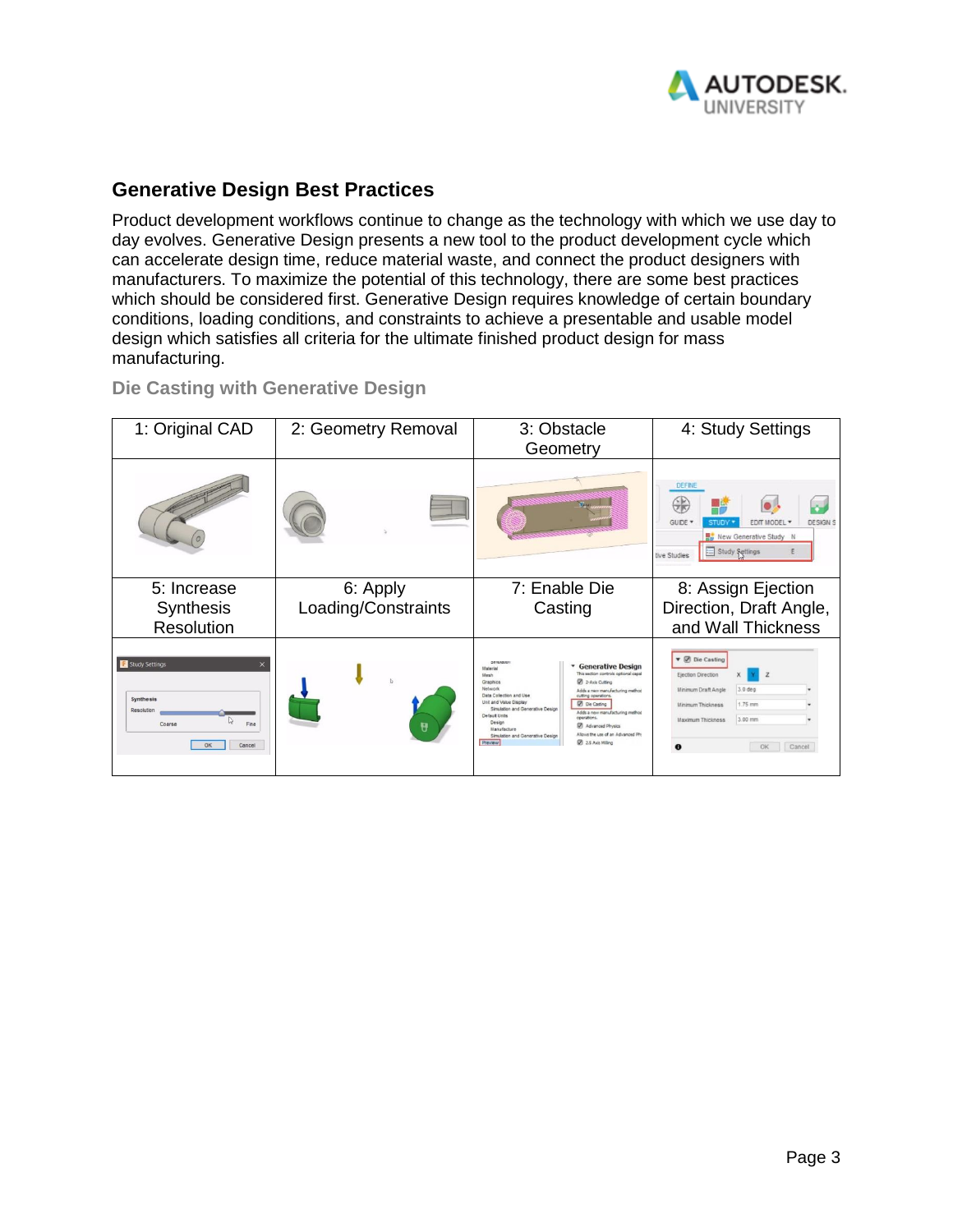

#### **Exploring Generative Design Outcomes**

The outcomes from a setup demonstrated by the best practices above result in multiple different satisfactory designs created by the loading conditions and pre-defined geometry. This leads the product development cycle into secondary operations using Fusion 360 to analyze the model and perform additional geometrical touch where needed.



*GENERATIVE DESIGN OUTCOMES*



*ORIGINAL GENERATIVELY DESIGNED DOOR HANDLE*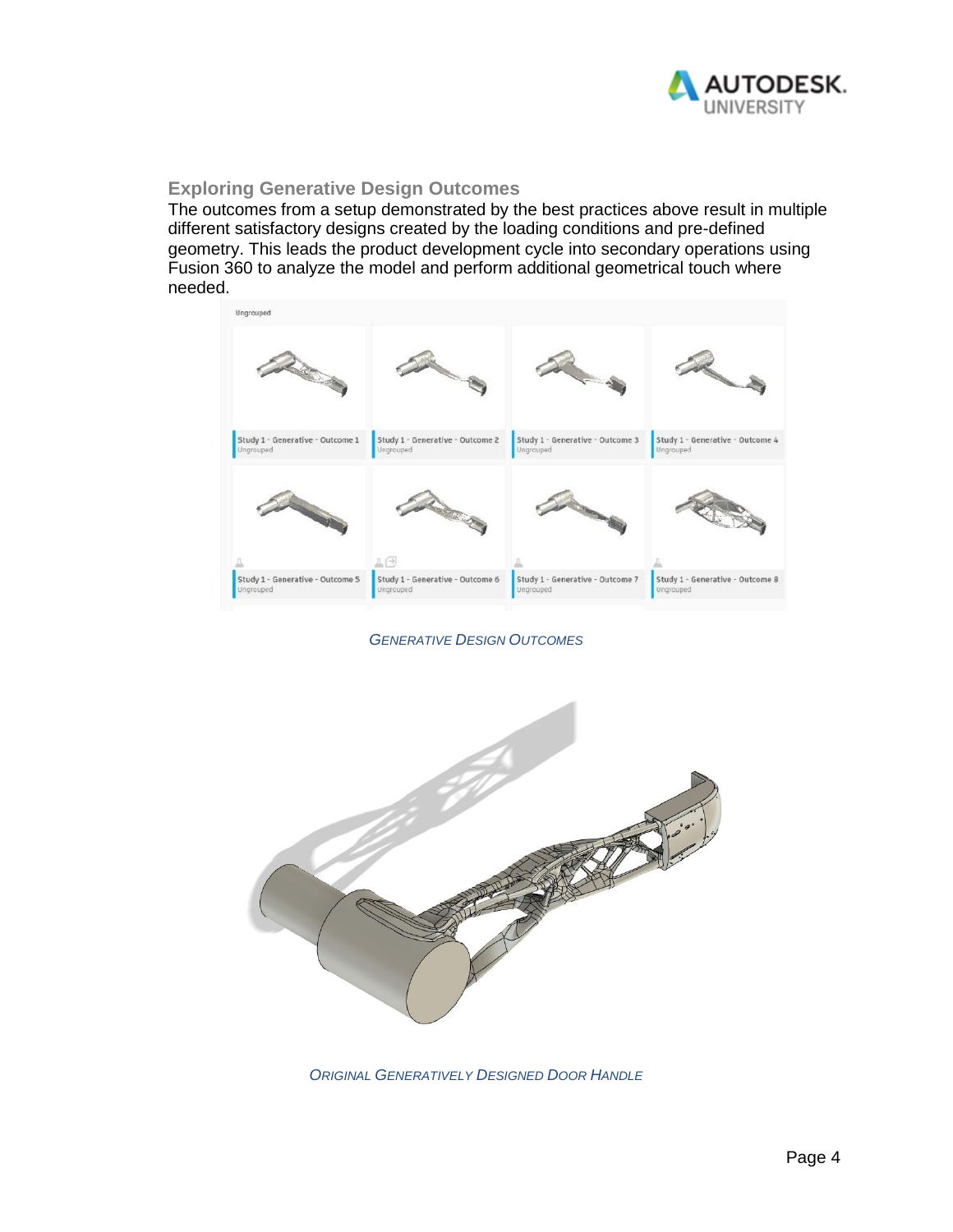

# **Learn Fusion 360 Best Practices after Achieving a Generative Design Part**

Once the ideal generatively designed part has been chosen from the various outcomes, additional clean up might be required before simulation, 3D printing or other secondary workflows. Fusion 360 customers can work with either solid CAD geometry or mesh bodies depending on user preference. CAD validation tools, T-Spline technology and traditional CAD modification tools allow part designers to further optimize their designs within Fusion 360.

#### **CAD Modifications**

Within the Fusion 360 Design space, designers can select various surfaces and features and simply delete them from the generative design outcome. The use of push-pull technology and historical extrude-cut features can also be used to modify the final part design. Fusion 360 also contains a Validate command that will attempt to repair small gaps, edge inconsistencies and poor surfaces.



*HIGHLIGHT/DELETE FEATURE USED TO CLEAN GENERATIVE DESIGN OUTCOME*



*EXTRUDE/CUT FEATURE USED TO CREATE TANGENT EDGE SURFACE*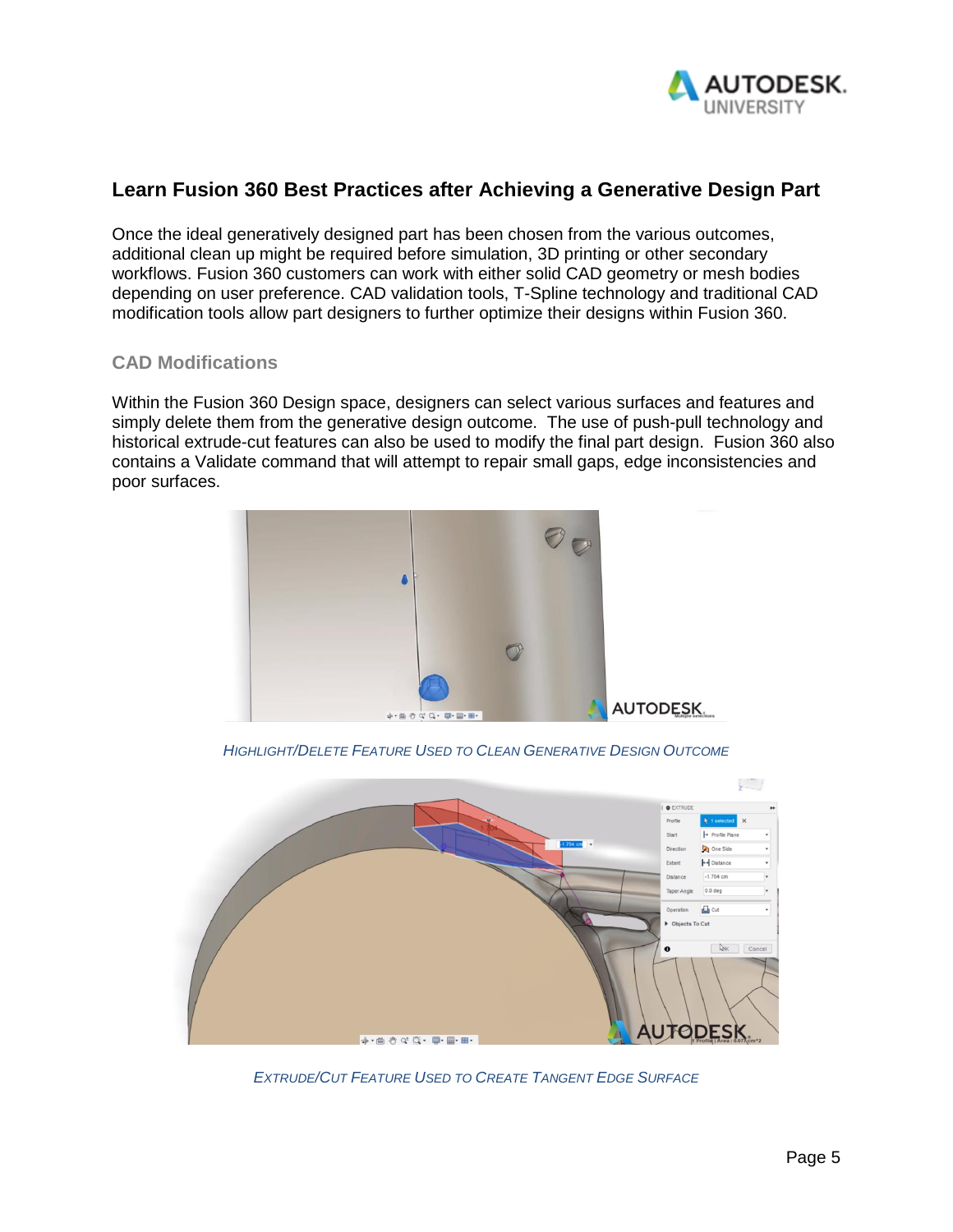



*MODIFIED GENERATIVELY DESIGNED DOOR HANDLE*



*VALIDATE COMMAND WITHIN FUSION 360*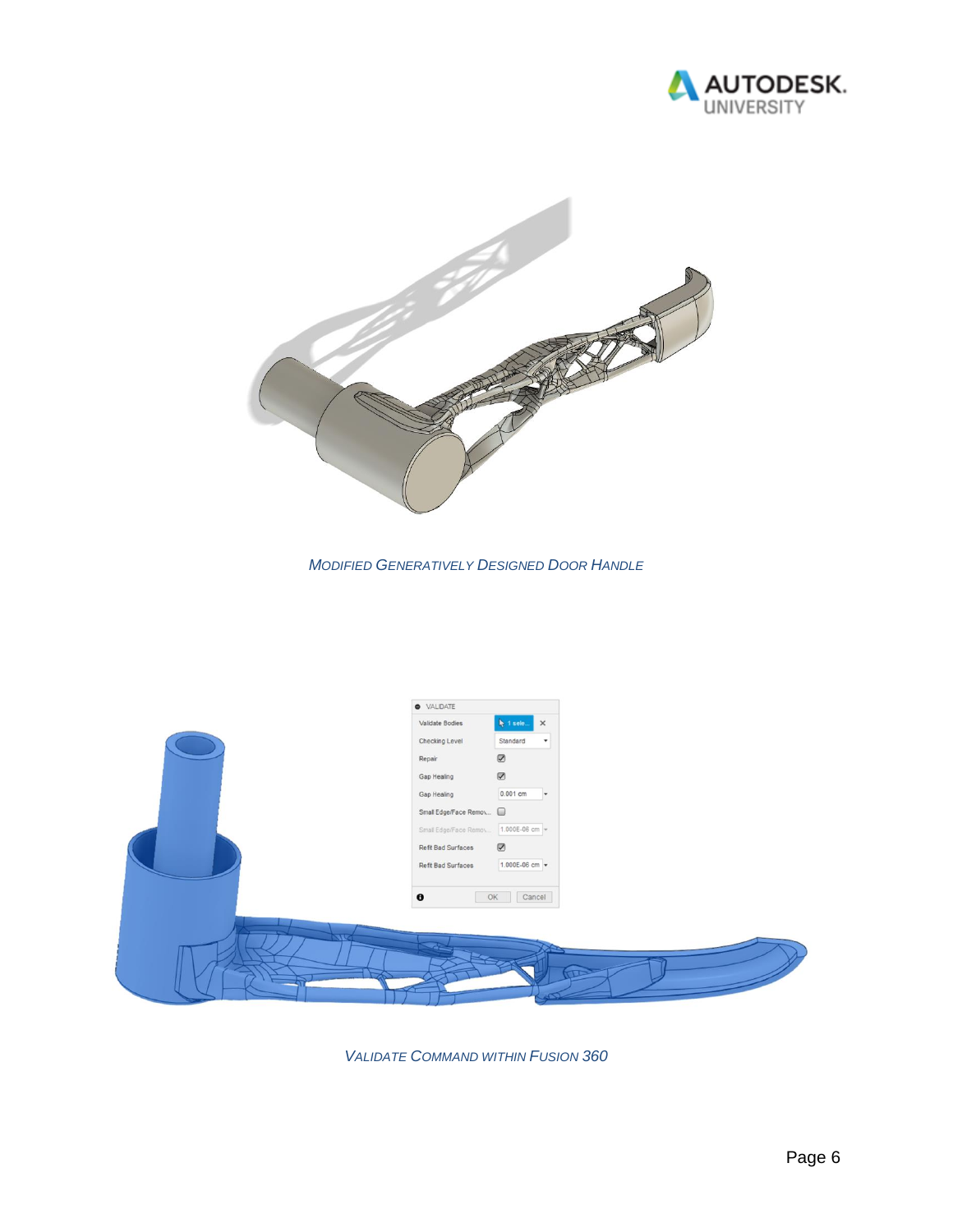

# **Plastic Part Design Solutions with Generative Design**

Additional simulation tools can be utilized to ensure that the generatively designed part meets all design criteria and manufacturing methods. Some of these simulation tools can be found with the Fusion platform and others would require the use of other Autodesk products. Generatively designed parts that have been generated using the casting tool can be simulated through Autodesk Moldflow simulation tools.

#### **Interoperability between Fusion and Moldflow**

Once generative design outcomes have been validated, Fusion 360 allows designers to send solid models directly to various simulation tools such as Moldflow and CFD. Moldflow users that wish to send solid models back to Fusion for additional modification can also use the Autodesk Fusion 360 Modify tool within Moldflow Insight.



#### *DIRECT IMPORT OPTION FROM FUSION 360 TO MOLDFLOW INSIGHT OR ADVISER*



*AUTODESK FUSION 360 MODIFY TOOL WITHIN MOLDFLOW INSIGHT*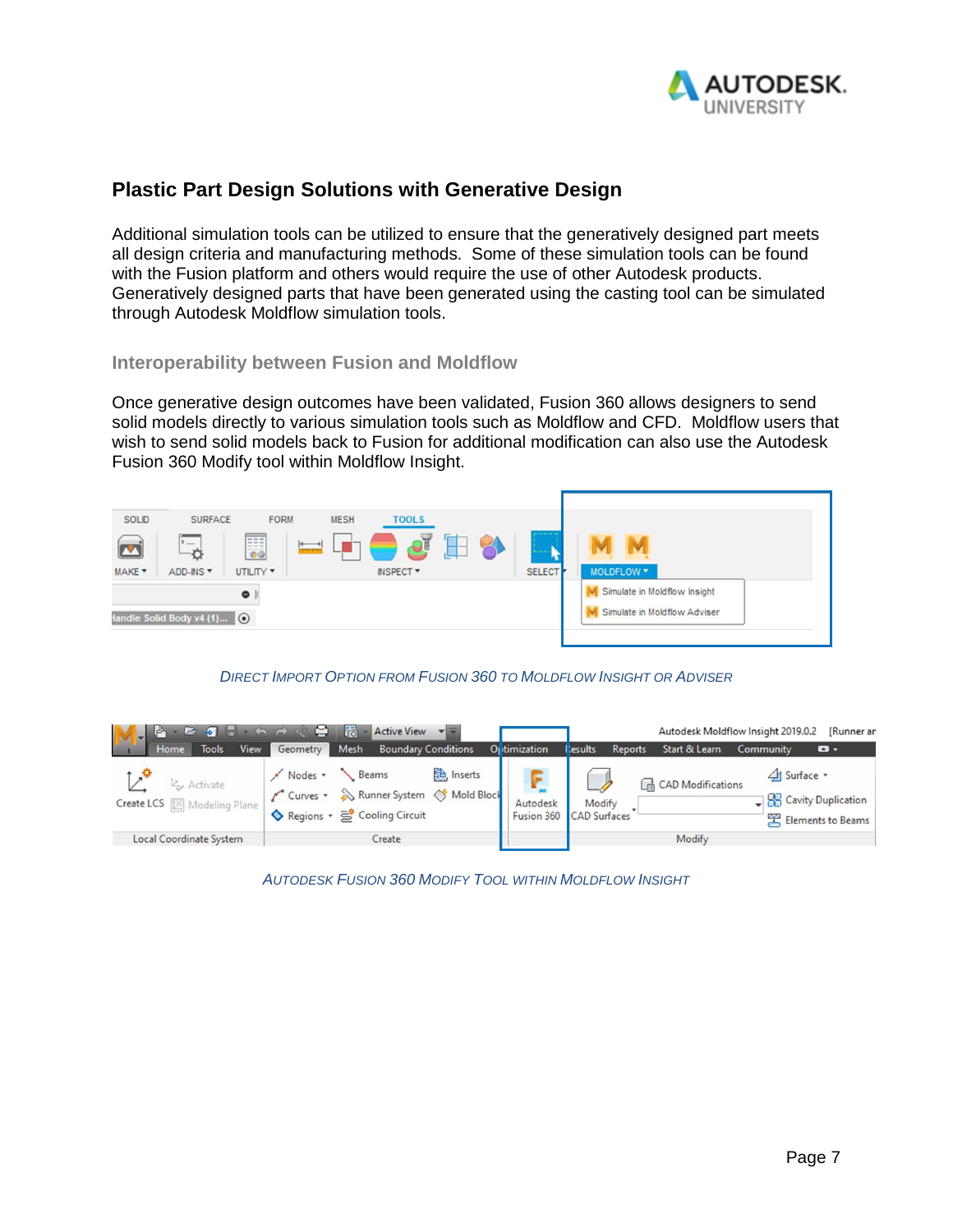

### **Moldflow Adviser for Thermoplastic Injection Molding Simulations**

Moldflow Adviser is a user-friendly thermoplastic injection molding simulation tool that allows plastic part designers to verify their CAD designs earlier within the design cycle. Moldflow Adviser has simple tools such as part only design verification features to evaluate nominal wall thickness, draft angle, and undercuts. Adviser users can also determine optimal gate locations, processing conditions and material selection on various plastic part designs.



*MOLDFLOW ADVISER PLOTS SHOWING DRAFT ANGLE, WALL THICKNESS AND GATING LOCATIONS*

#### **Moldflow Insight for Additional Molding Simulations**

Moldflow Insight can also be used to validate generatively designed solutions from Fusion 360. While Moldflow Adviser is ideal for part designers using thermoplastic injection molding, Moldflow Insight has additional capabilities such as thermosetting materials, powdered metal injection molding, and compression molding. Moldflow Insight allows analysts to determine deflection values and reduce these values using Design of Experiment analyses. Process specific results such as powder concentration and shear stress can also be evaluated when looking a metal injection molding.